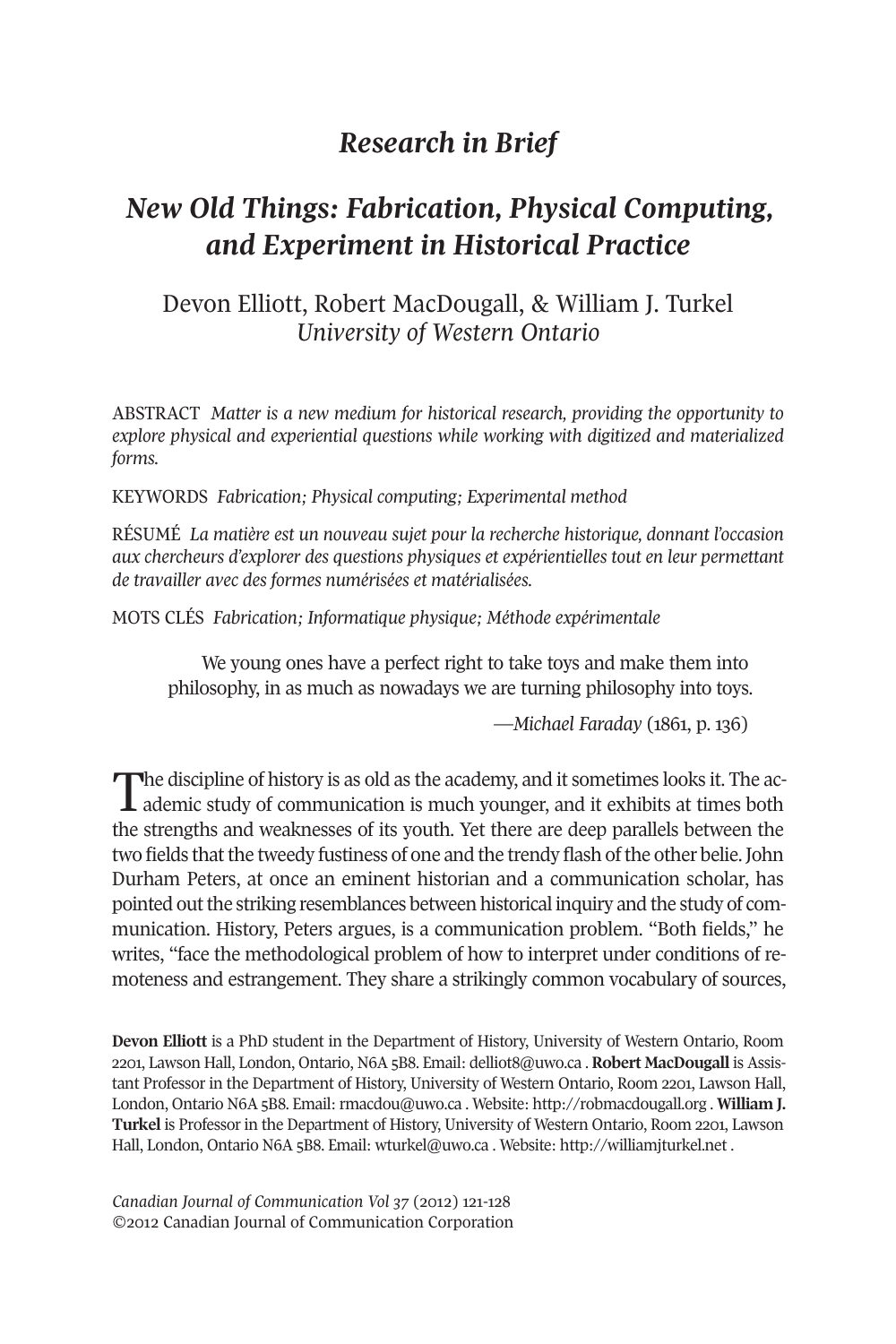records, meanings, and transmissions" (2008, p. 20). Historical inquiry is always a matter of intercepting and decoding transmissions from some remote place and time.

If, in history as in communication, the medium is the message, what is the historian's medium? For almost all historians, the answeris the documentary record of the past. Historians work with primary sources: texts and representations created by historical actors that contain clues as to what their worlds were like. of course, these sources were rarely created for our benefit. We are detectives, piecing together forensic evidence; we are eavesdroppers, listening in on messages that were never intended for our ears. We try to read our sources against the grain, looking for things our subjects took for granted or left unspoken, rather than what they wished to record for posterity. Historical writing is thus an imaginative recreation of the past.

Every medium has its biases. Perhaps the most basic bias shaping historians' engagement with the past is the primacy of text. Historians seek out written documents in the archives and write papers and monographs interpreting the words they have found. The privileging of written evidence above all other kinds was part of the professionalization of history, demarking the discipline from the realms of anthropology and archaeology. A few decades ago, people and places without writing were deemed to be part of "prehistory," having no history at all (smail, 2008). A subsequent generation of work using oral histories, visual sources, and material objects as evidence has complicated this picture and immeasurably enriched the historical field, but it can hardly be said to have dislodged the dominance of written texts.

Almost 10 years ago, the late Roy Rosenzweig (2003) foresaw a paradigm shift in historical research, from a culture of scarcity to a culture of abundance. Past historical projects were often defined by the scarcity of sources, by gaps in the historical record, or by information costs. Today, the proliferation of digital sources—both the born-digital and the digitized—has created an economy of abundance for historians. The challenges and opportunities of abundance have fuelled the emergence of a group of "digital historians" and "digital humanists" who take advantage of the computational properties of their sources to ask and answer new kinds of questions.

Much of this work remains rooted in textual practices of various sorts. computeraided text mining and data analysis make it increasingly possible to read and interrogate vast corpuses—millions of books or documents at a time—in sophisticated ways. The popularity of the international Digging into Data challenge (co-sponsored by the social sciences and Humanities Research council, the National Endowment for the Humanities, the Joint Information systems committee, and now other funding agencies) has resulted in new interpretations of historical evidence and the creation of new tools for such research. It would be ironic indeed if the rise of digital history only reinforced the historical profession's bias toward written texts.As one digital historian has written, "using computers strictly to store, transmit, and retrieve words is akin to using an automobile only to park" (staley, 2003, p. 4). but the power and potential of computational text analysis threatens to do just that.

Here we highlight a different potential: matter as a new medium for historical research. Working with actual, physical *stuff* offers the historian new opportunities to explore the interactions of people and things. We fabricate objects related to our own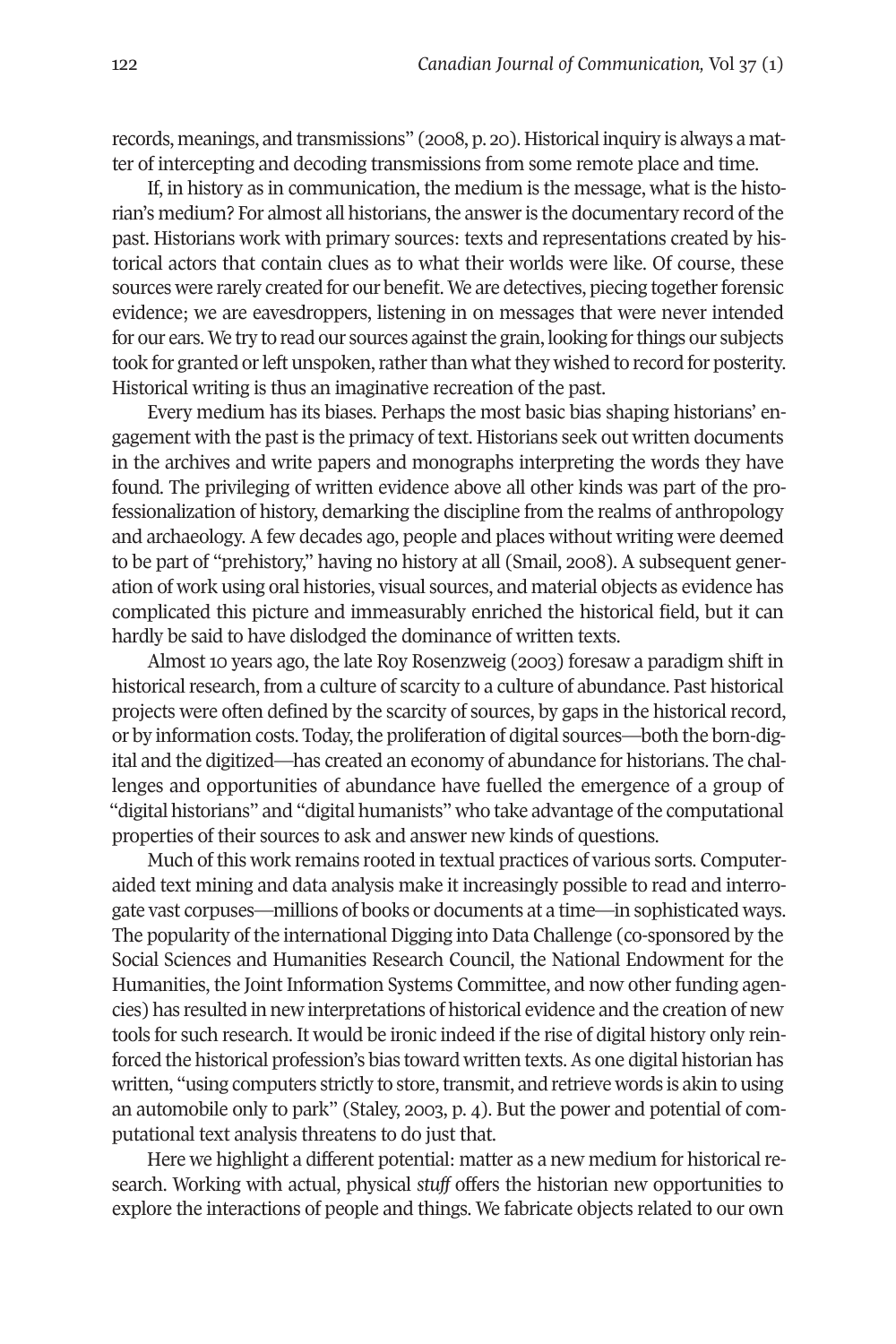historical interests, and then we play with them, modify them, share them with other people, and use them to ground conversations about the past and our relationship to it. What has been digitized can be re-materialized, and digitized again, and so on, in a tight loop that allows us to take best advantage of the different affordances of bits and atoms. Emerging technologies, many of them created by open source hacker, maker, or do-it-yourself groups, provide historians with the opportunity to explore physical and experiential questions while working with digitized and materialized forms.

Historians are not accustomed to conducting experiments. "For us," writes William cronon, "the past is a single vast experiment that can never be run a second time" (2006, p. 330). but in other disciplines that excavate the past, especially archaeology, there is already a long-standing tradition of experimentation. We believe that the present moment offers unprecedented opportunities for experimentally minded humanists, artists, and social scientists of every variety.

The three of us are collaborating on a series of projects that allow us to imaginatively remake past technological artifacts and to experiment with past technological worlds. The example we sketch here is based on Elliott's research on the history, culture, and technology of stage magic (Turkel & Elliott, in press), but the experimental method applies equally to questions raised by MacDougall's (2011) work on nineteenthcentury "crank" inventors and self-taught scientists, and to those from Turkel's (2011) study of the history of analogue computers and numerically controlled machines.

The decades around the turn of the twentieth century, from the 1880s to the 1930s, were a golden age of stage magic. Magic acts were a staple of the vaudeville circuit, and celebrity magicians such as Alexander Herrmann, Harry Kellar, and Howard Thurston reached huge audiences with performances of illusion and legerdemain, while Harry Houdini achieved superstar status. Levitating, sawing people in half, vanishing objects, and so on, the stage magicians of this era were masters at confounding the senses. The history of magic is interesting for many reasons, but not least among them is the spotlight it shines on the senses and sense-making in the past. New work in "sensory history" tries to historicize the faculties through which we apprehend the world (Jay, 2011). Have all human cultures seen—literally *seen*—the world as we do? Are the regimes by which we interpret aural, visual, tactile, gustatory, or olfactory stimuli historically constant, or have they changed over time? Magical effects and illusions offer an ideal site for exploring these questions, both because they highlightthe limits of perception and because they often provoked historical actors to reflect on their own senses and sense-making.

but magical effects are slippery, ephemeral, and subjective, produced as much by the imagination ofthe viewer as by the magician's craft. Historical scholarship on magic and similar phenomena, such as mesmerism or the spiritualist séances that many stage magicians worked to debunk, is often obliged to bracket as unanswerable the question of "what was *really* happening" and retreat to analysis of the written texts surrounding such performances. Fabrication and physical experimentation will not transcend the impossibility of directly accessing the past, but they do offer another route toward apprehending what was happening and how events such as magical performances were constructed and experienced.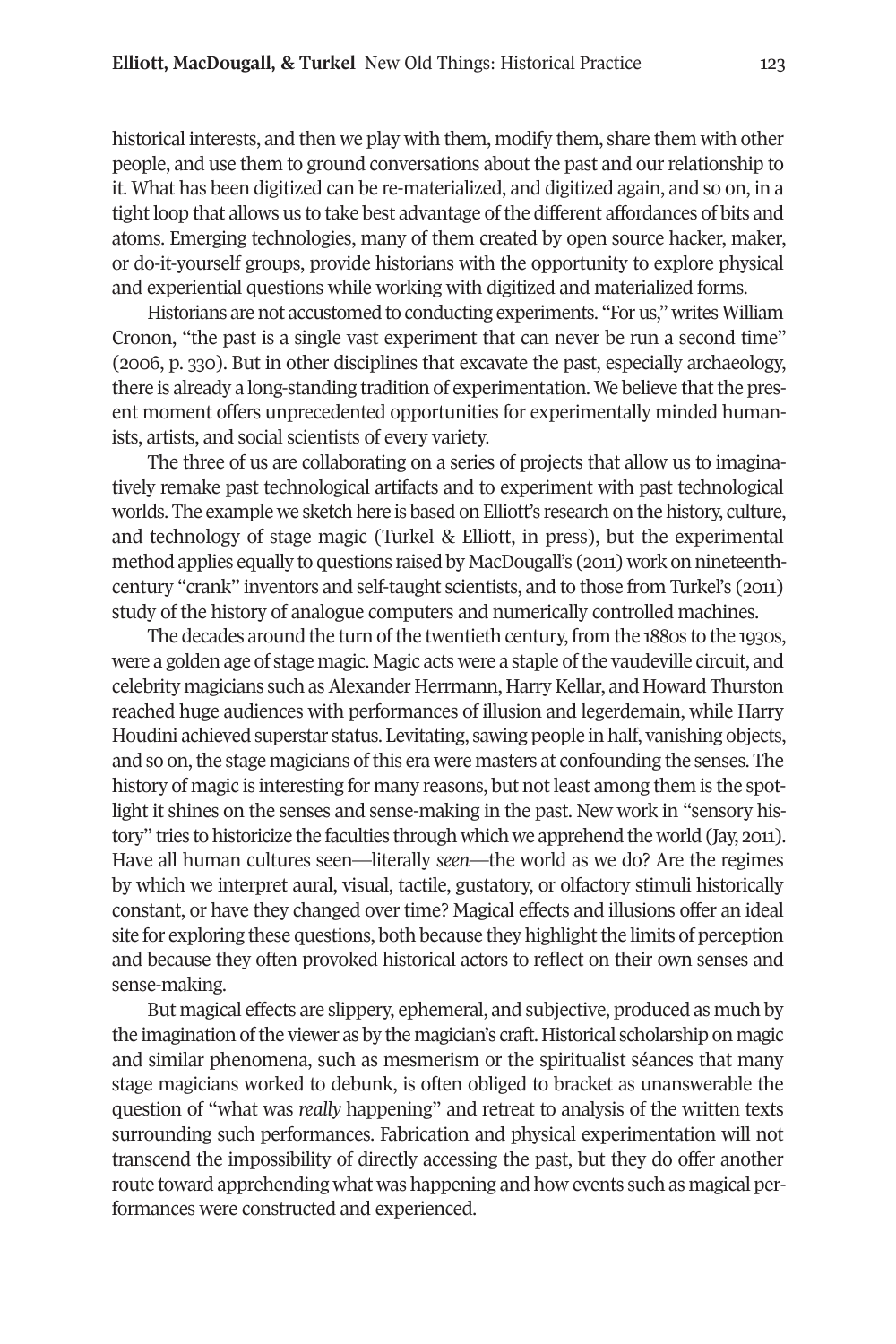We have detailed descriptions of how magical effects appeared to both participants and observers. often we have photographs, models, or blueprints that provide information about how a particular effect might be achieved. We start our experiments, then, by creating digital representations of this material culture. From photographs and blueprints, we can construct 3-D models with varying levels of detail. In cases where we have access to physical artifacts, we can scan them with a laser scanner. We then fabricate small-scale physical versions of these 3-D models: rather than working on a stage, we work in a dollhouse. some components from our 3-D models are scaled and printed directly in plastic, using RepRap (www.reprap.org) and Makerbot (www.makerbot.com) 3-D printers that we built in our lab. Other components are machined from wood, metal, or plastic with table-top cNc mills and lathes. some we make by hand, using the same kinds of tools, materials, and techniques that our original effect-builders did.



#### **Figure 1: Model of levitation effect.**

Photo by William J. Turkel.

creating a dollhouse version of, say, a magician levitating his or her assistant allows us to explore a range of questions (see Figure 1). Many of these have to do with human perceptual characteristics; others involve the role of explicit and tacit knowledge in the construction of apparatus; yet others engage the interaction of a magician's performance with various factors—the venue, the expectations of the audience, the publicity preceding and surrounding a performance—in shaping the experience of an effect. Working with actual physical recreations, we can experiment with viewpoint, lighting, colours, patterns, posture, misdirection, sightlines, material properties, and so on, discovering which set of factors makes an effect seem more or less convincing to our senses and comparing our own subjective experiences with those recorded a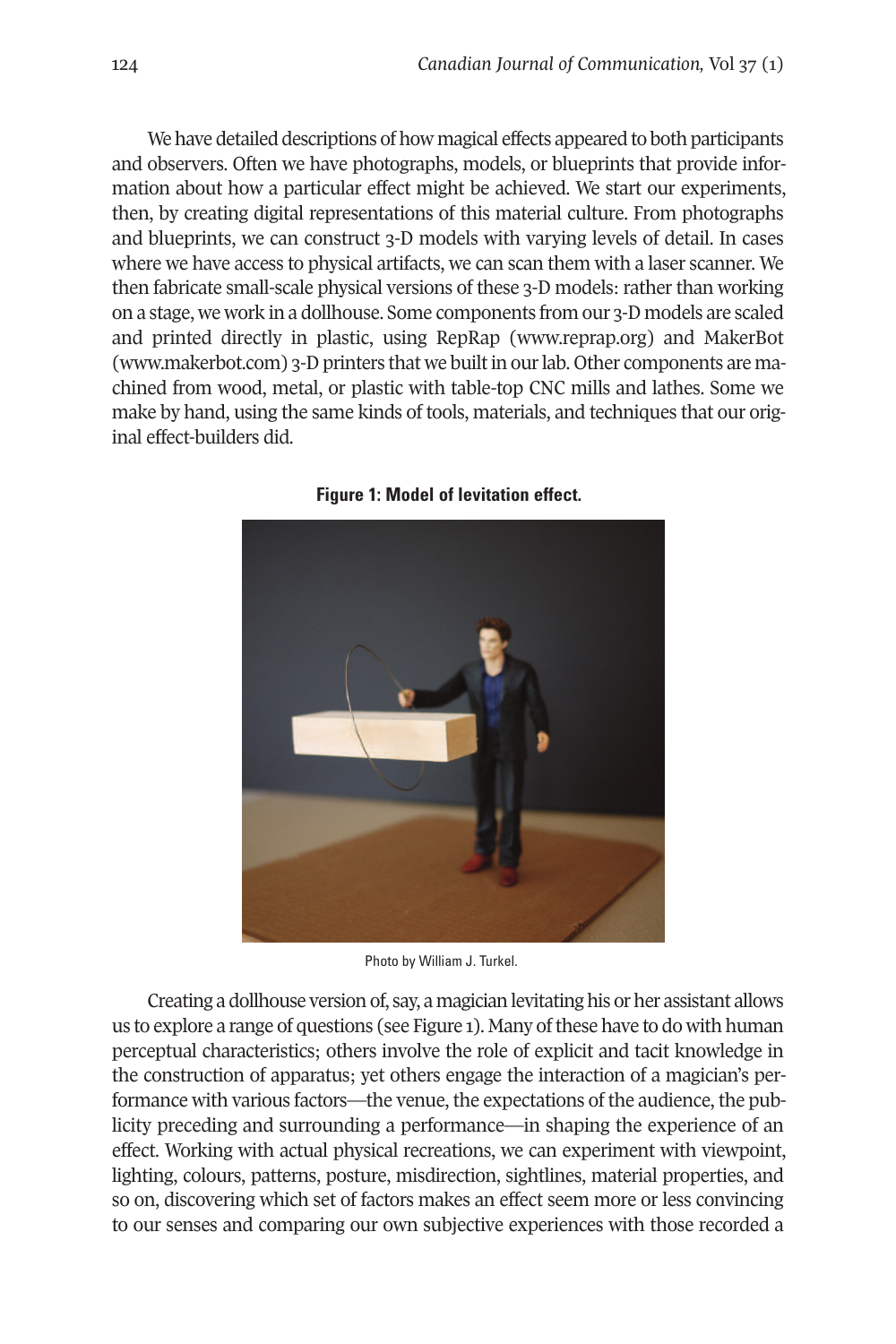century ago. Since a single effect could often be achieved in many different ways, recreating effects also allows us to study processes of technological innovation and reuse.

Work with photographs and images can take place at this stage, too. Digital photographs or video are useful for capturing points of view. We might not know why a recreated effect fails to convince when we experience it in person, but telltale shadows in a high-contrast digital photo draw attention to something that was subliminal before. These experiments can help us to understand why particular choices were probably made. Historical photographs were framed in carefully thought-out ways. They are evidence of how an effect was presented and of how attention was manipulated. As we present and photograph our own models, we become more aware of factors that may have played a role in the framing of historical photographs or in decisions made in order to stage performances.



**Figure 2: Shadows in this photograph indicate the method used to perform a model levitation.**

Photo by Devon Elliott.

In staging a model illusion (see Figure 2), we cycle back and forth between working with the digital (programming, signal detection and manipulation, communication) and the material (hardware, electronics, and electromechanical stuff). Dollhouse "performances" can be digitally recorded in obvious ways—with photos, audio, and video—and in non-obvious ways, too. We might use our laser scanner to make a 3-D model of the whole stage at a particular moment, for example, or we might want to record the output of a vibration sensor mounted on the underside of the stage during a performance.

Magicians' blueprints often contain hidden "gotchas," crucial details that are left unspecified or are simply incorrect as shown. Without rebuilding the apparatus, we would never know about these problems. by studying what was manifest and what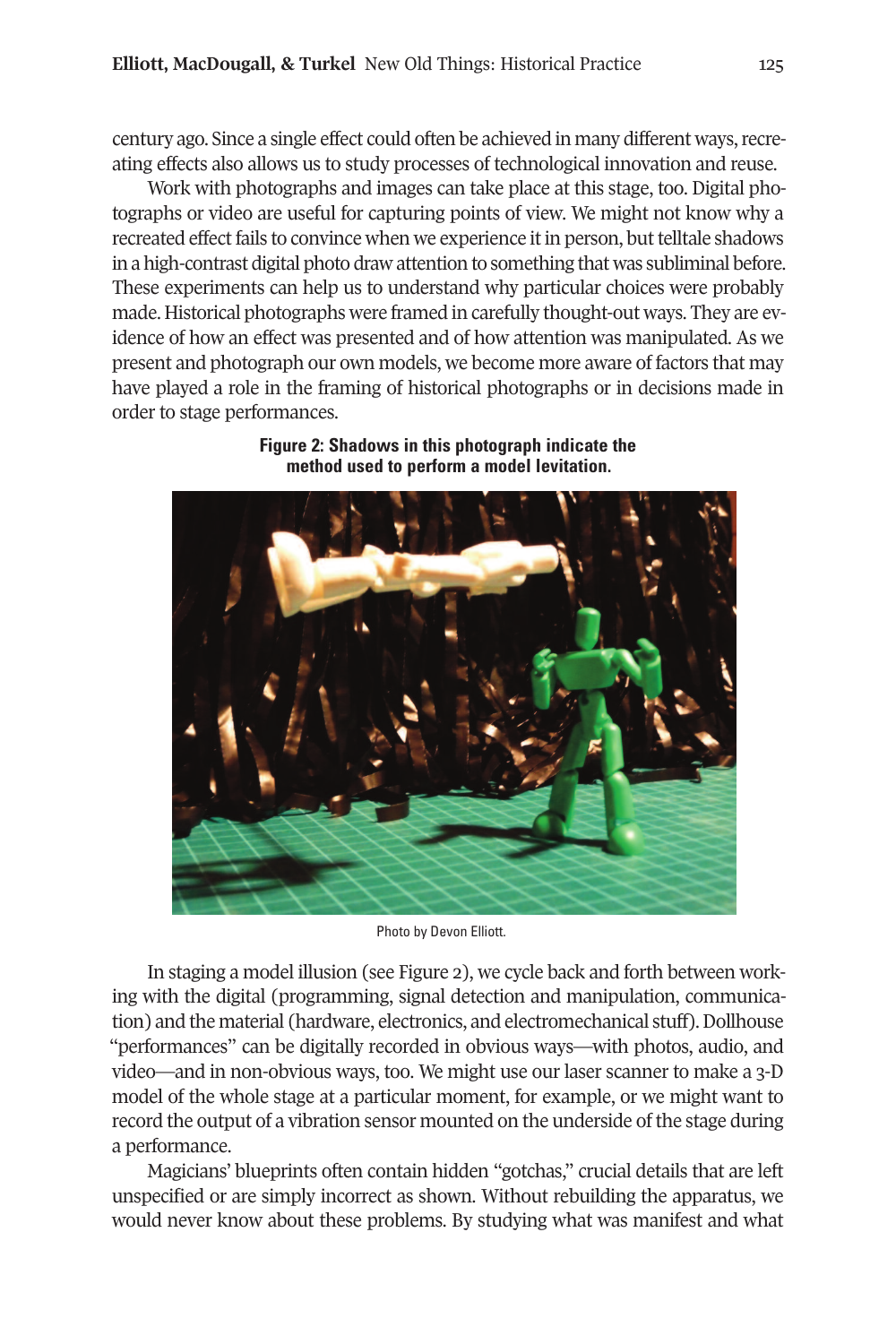was latent, we can also find valuable clues about the ways in which magicians kept methods secret from audiences and lesser performers, while establishing credit and authority among their own peers. Here we draw on research in the history of science that involves re-enacting or recreating historical experiments. such studies have yielded insight into the performance of experimental events, the role of embodiment, forms of gestural and tacit knowledge, the importance of artisans and witnesses, and cultures of secrecy (e.g., sibum, 1995).



### **Figure 3: "An Improved Psycho" depicts a potential method for replicating the effect of a popular nineteenth-century automaton (Hopkins, 1897)**

on a live stage, magicians employed stagehands to trigger or operate machinery (see Figure 3). In our dollhouse models, we use something closerto robotics, drawing on work in physical computing. The "brains" of a particular effect are usually provided by an open source Arduino (www.arduino.cc) microcontroller. (Imagine a 1980s-era personal computer that is the size of a deck of cards, battery-powered, and only costs \$40.) sensors hooked up to the Arduino provide information about physical states: for example, a beam of light has been broken, a hidden switch triggered, or a magnetic field detected. Actuators such as servos, stepper motors, and solenoids, and even fancier components such as shape-memory alloys ("muscle wire") and invisible thread, allow the Arduino to execute physical actions. It can be programmed to draw curtains, turn LED lights on or off, spring open a hidden hatch door, or route compressed air through a pneumatic mechanism. For more elaborate builds, we also incorporate parts from off-the-shelfrobotics kits. For example, we are currently working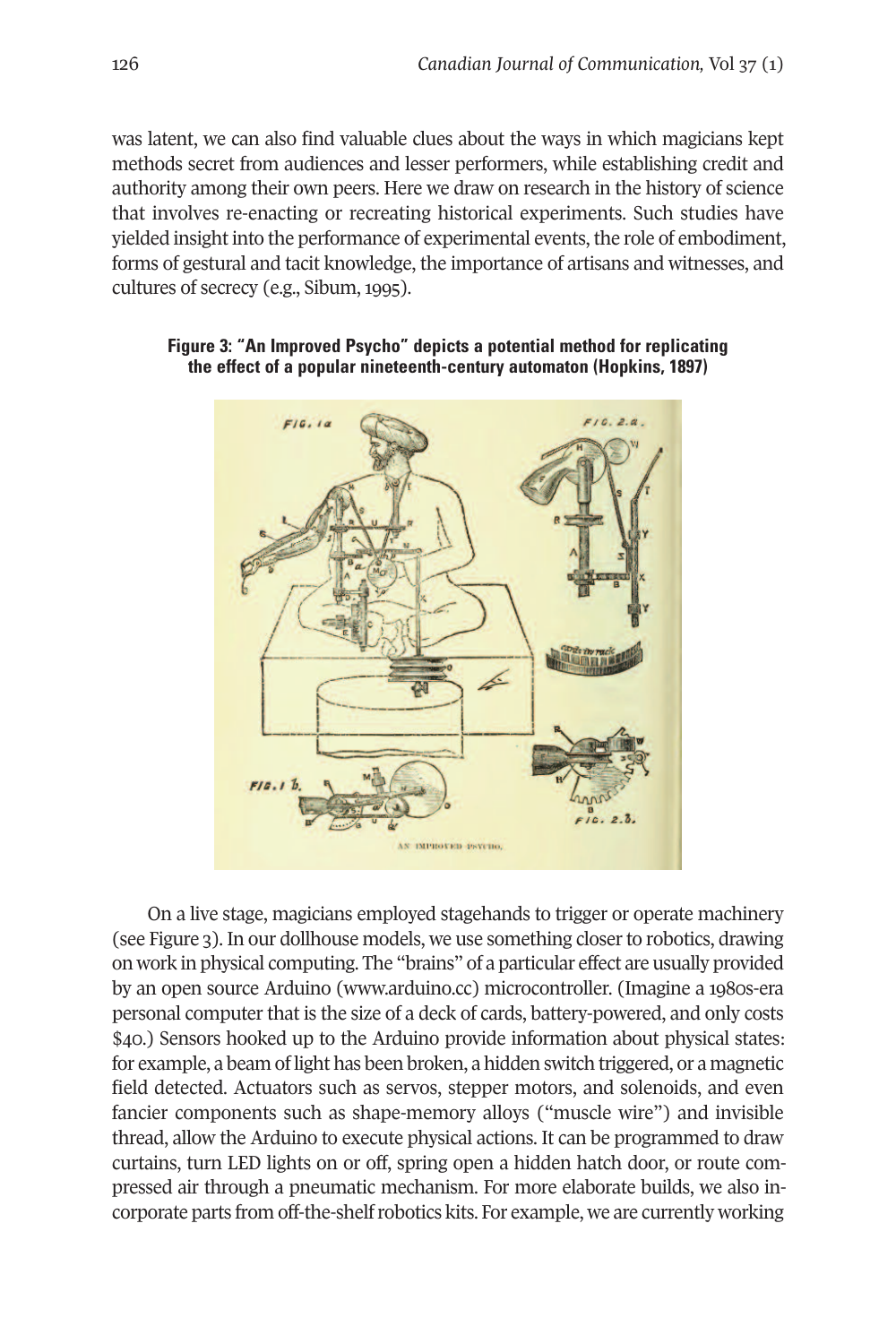on a model re-creation of a nineteenth-century pneumatic card-playing automaton named "Psycho" (see Figure 4). Automata were, simon schaffer (1999) has written, "both arguments and entertainments" in the eighteenth and nineteenth centuries and so they are for us.



### **Figure 4: Draft pneumatic model of "Psycho" automaton made with VEX robotics components and Arduino microcontroller.**

Photo by Devon Elliott.

obviously, there is an element of play to this kind of research. In fact, one of the main reasons that we do it is because it is fun. The students in our graduate publichistory program find it fun to do this kind of work, and members of the public with whom they share their work seem to enjoy themselves, too. Working with toy-like objects at model scale puts us in touch with children; with hobbyists, male and female; with people who like the microcosms of puppet theatres, dollhouses, dioramas, aquariums and terrariums, bonsai gardens, play sets, simulation games, model railroads, and construction toys. There is also an element of performance in this work, something we share with the historical actors we are studying. stage magicians, attic inventors, and crusading machinists all depended on public engagement to make sense of their activities, and we do too.

Exact reproduction of the past is not our goal. Instead, we want to create situations in which aspects ofthe past can be revisited, explored, interrogated, and remixed. The performers and audiences of the golden age of stage magic were steeped in assumptions and prejudices we now find deeply problematic. Rather than faithfully re-enacting sexist or orientalist practices for the sake of historical accuracy, we can play with them for the sake of experiment. Let barbie be the magician and Ken her lovely assis